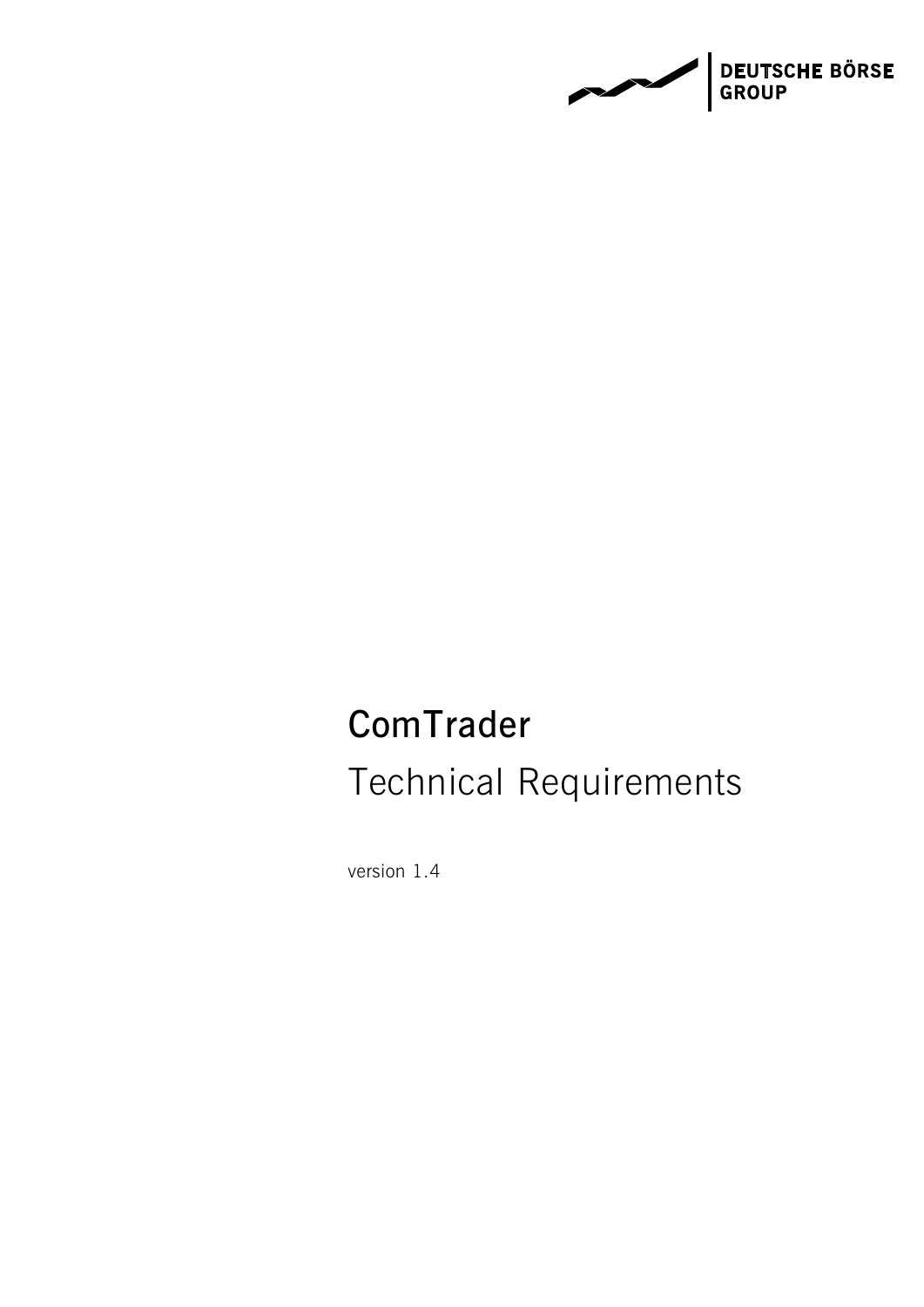Deutsche Börse Group

# ComTrader

**Technical Requirements** 

# **Table of Contents**

| $1 \qquad \qquad$ |  |
|-------------------|--|
| 1.1               |  |
| 1.2               |  |
| $2^{\sim}$        |  |
| 2.1               |  |
| 2.2               |  |
| 2.3               |  |
|                   |  |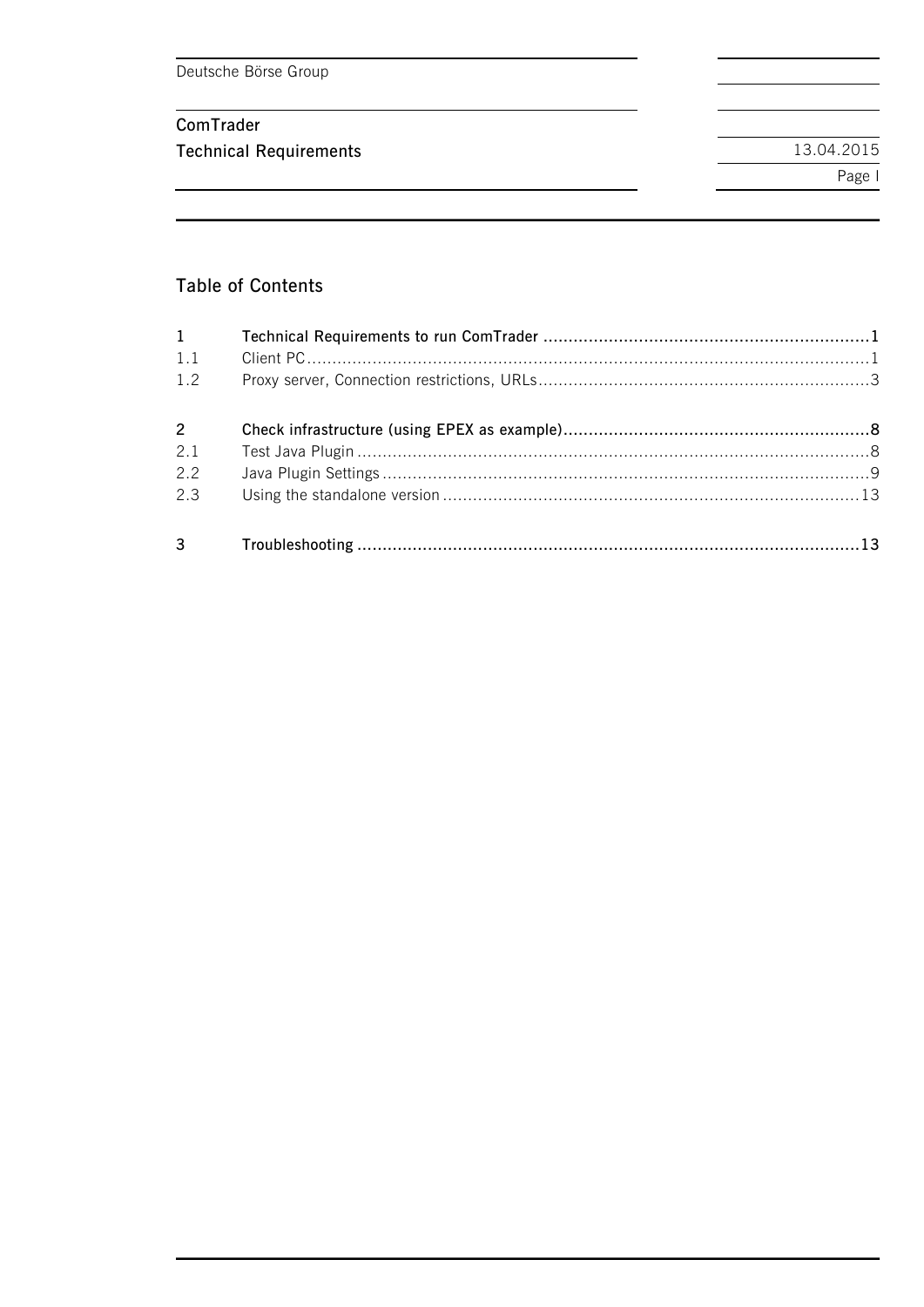**Technical Requirements** 13.04.2015 **Technical Requirements to run ComTrader** Page 1

# **1 Technical Requirements to run ComTrader**

#### **1.1 Client PC**

To run the ComTrader application a PC is required with at least 2 Gigabyte memory and a processor that runs with not less than 3 GHz single core or not less than 2 GHz dual core processors.

ComTrader application requires at least **a dedicated amount of 1 GB of memory**, optimal amount of memory can be found in Section 3.3 depending on the version in use

Sound card is also required. When using Windows Vista, one of the following external modules needs to be installed to play AAC audio as well:

- MainConcept H.264/AVC Pro Decoder Pack
- DivX Plus Codec Pack
- MainConcept Showcase (includes demo version codecs)

Supported Graphics Cards are listed below. In addition, to avoid rendering issues on Windows platform, upgrade the ATI driver to Catalyst 11.09 or later.

| <b>Graphics</b><br>Card | <b>Supported Graphics Processing Units (GPUs)</b>                                                                              |  |
|-------------------------|--------------------------------------------------------------------------------------------------------------------------------|--|
| <b>NVIDIA</b>           | Mobile GPUs: GeForce 8M and 100M series or higher, NVS 2100M<br>series or higher, and Mobility Quadro FX 300M series or higher |  |
|                         | Desktop GPUs: GeForce 8 and 100 series or higher                                                                               |  |
|                         | Workstation GPUs: Quadro FX 300 series or higher                                                                               |  |
| <b>ATI</b>              | Mobile GPUs: Mobility Radeon HD 3000, 4000, and 5000 series                                                                    |  |
|                         | Desktop GPUs: Radeon HD 2400, 3000, 4000, 5000, and 6000 series                                                                |  |
| Intel                   | Mobile GPUs: GMA 4500MHD and GMA HD                                                                                            |  |
|                         | Desktop GPUs: GMA 4500 and GMA HD                                                                                              |  |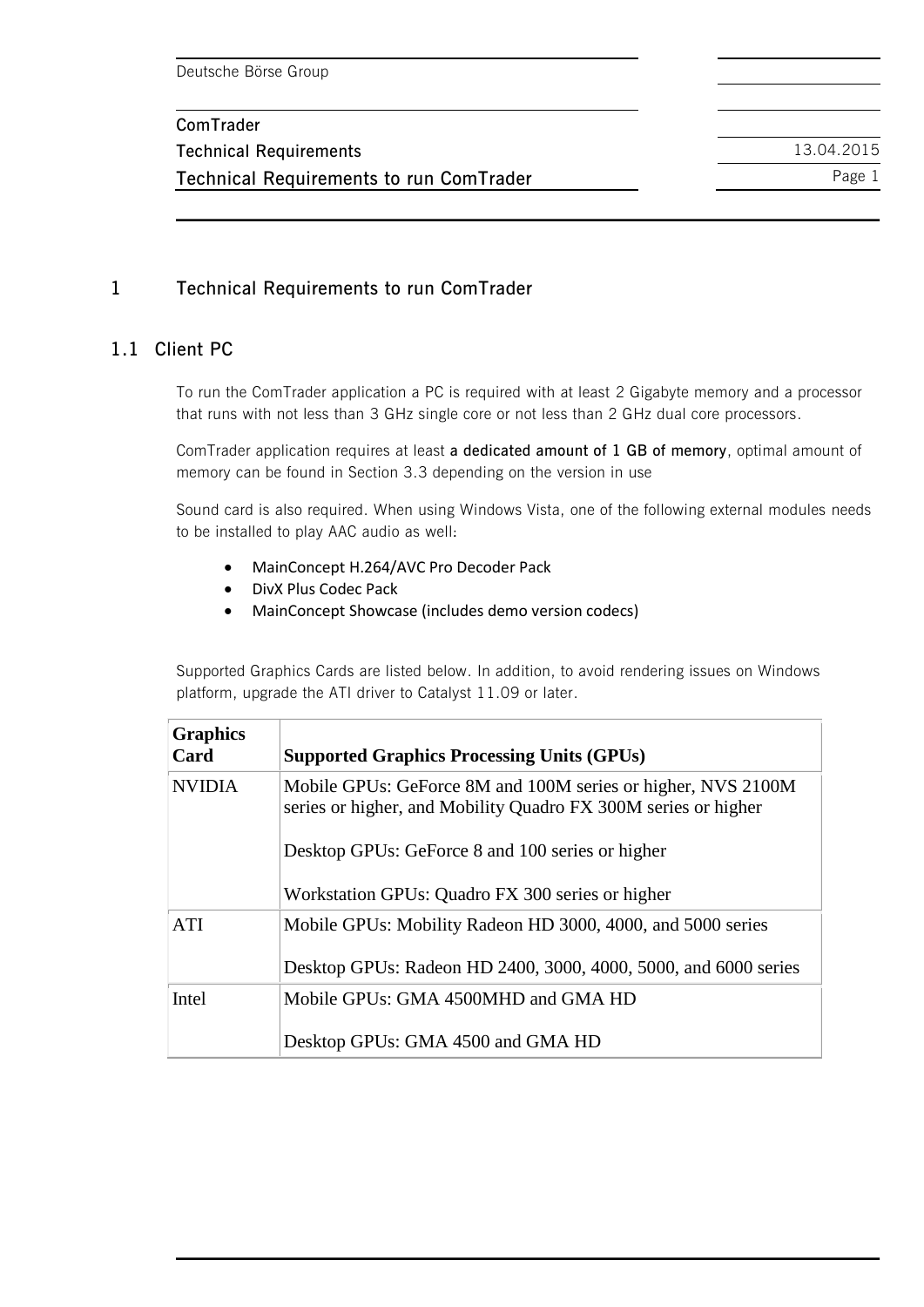| Deutsche Börse Group                           |            |
|------------------------------------------------|------------|
| ComTrader                                      |            |
| <b>Technical Requirements</b>                  | 13.04.2015 |
| <b>Technical Requirements to run ComTrader</b> | Page 2     |

As operating systems Windows Vista, Windows 7, Windows 8, Mac OS X and Linux are supported.<sup>1</sup> Windows 7 (64 Bit version) and Linux Ubuntu 14.04. and higher are the preferred Operating Systems.

The Client PC must have a suitable internet connection with at least 256 kbit download speed and 64kbit upload speed. DSL or higher is recommended. The connection to the backend can be done directly or over a leased line (dedicated network connection to the backend network). HTTP and SOCKS proxies are supported.

The ComTrader needs a Java Plugin (JRE) with version 1.7.0 65 or higher 1.7 version (64 Bit recommended). Furthermore the end-user of ComTrader needs access rights to the Java Plugin (e.g. Plugin cache).

When standalone version is used, the proper Java version is bundled and does not require a separate installation.

To access the initial website an internet browser is required. The browser must support the Java Plugin.

<sup>&</sup>lt;sup>1</sup> <http://www.oracle.com/technetwork/java/javafx/downloads/supportedconfigurations-1506746.html>

JavaFX for Linux requires gtk2 2.18+.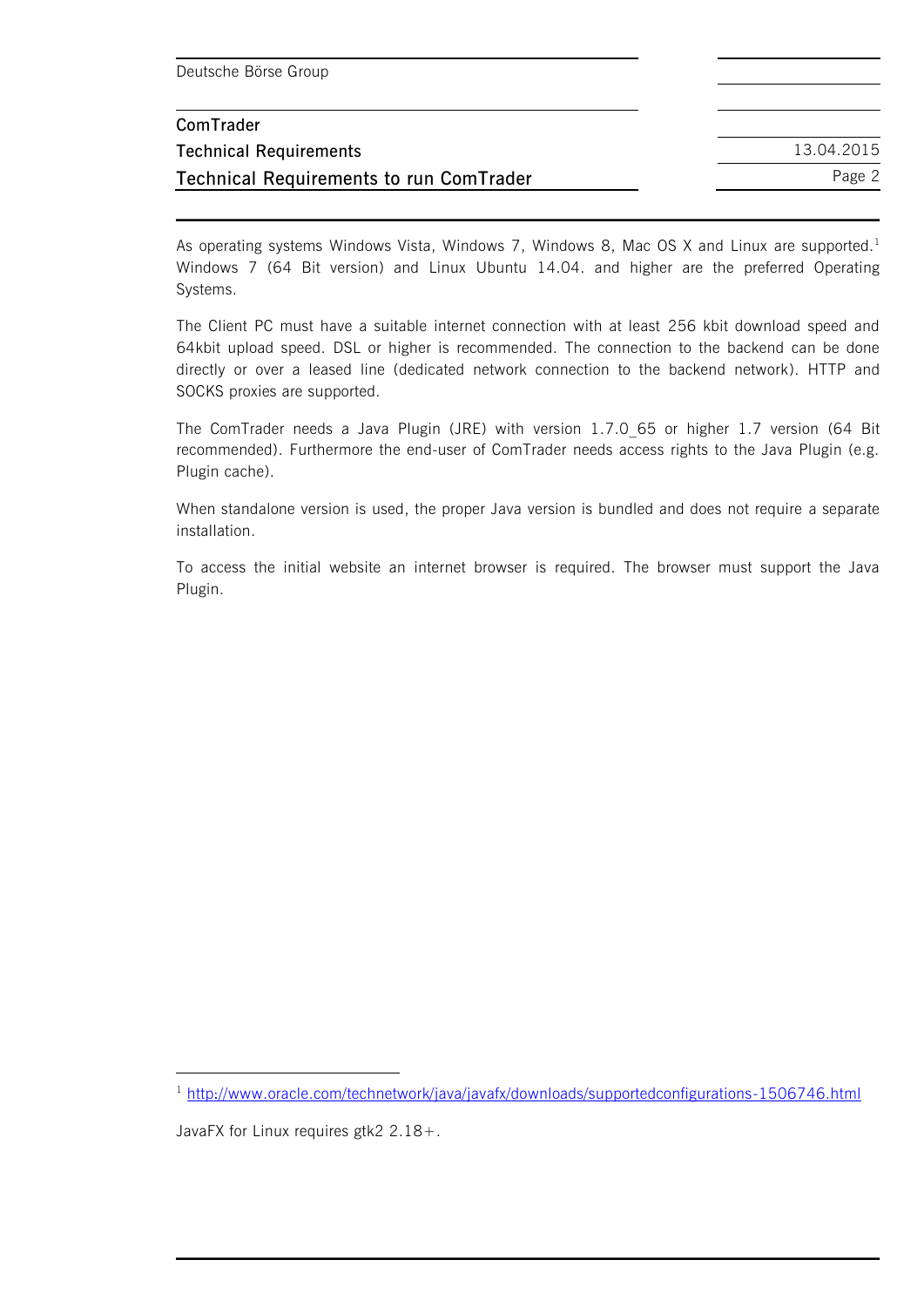**Technical Requirements** 13.04.2015 **Technical Requirements to run ComTrader** Page 3

## <span id="page-4-0"></span>**1.2 Proxy server, Connection restrictions, URLs**

The ComTrader will be started via the following web sites:

#### Power Market EPEX

| <b>Fnvironment</b> | ComTrader Download URL                  |
|--------------------|-----------------------------------------|
| Production         | http://comtrader-prod.epexspot.com/new/ |
| Simulation         | http://comtrader-simu.epexspot.com/new/ |

#### Power Market SOUTHPOOL

| Environment | ComTrader Download URI                       |  |
|-------------|----------------------------------------------|--|
| Production  | http://comtrader-prod.bsp-southpool.com/new/ |  |
| Simulation  | http://comtrader-simu.bsp-southpool.com/new/ |  |

#### Gas Market EEX

 $\overline{a}$ 

| Environment   | ComTrader Download URL                        |  |
|---------------|-----------------------------------------------|--|
| Production    | http://commodity-trading.eex.com/new/         |  |
| Simulation    | http://commodity-trading-simu.eex.com/new/    |  |
| Advanced Simu | http://commodity-trading-advsimu.eex.com/new/ |  |

During the program start process the WebStart<sup>2</sup> mechanism does a version check and if necessary the most recent version of the ComTrader will be downloaded.

When using the standalone version, the version check is performed by HTTP connection to the download website. Therefore, this connection must be also allowed (in case it is not allowed, a warning is shown in the application).

At first start, a security warning is shown. The application is signed by a certificate of the Deutsche Börse Group. The checkbox "I accept the risk and want to run this application" has to be checked, before clicking "Run".

 $2$  Java Web Start technology enables Java software applications to be run with a single click over the internet. It ensures the most current version of the application will be run.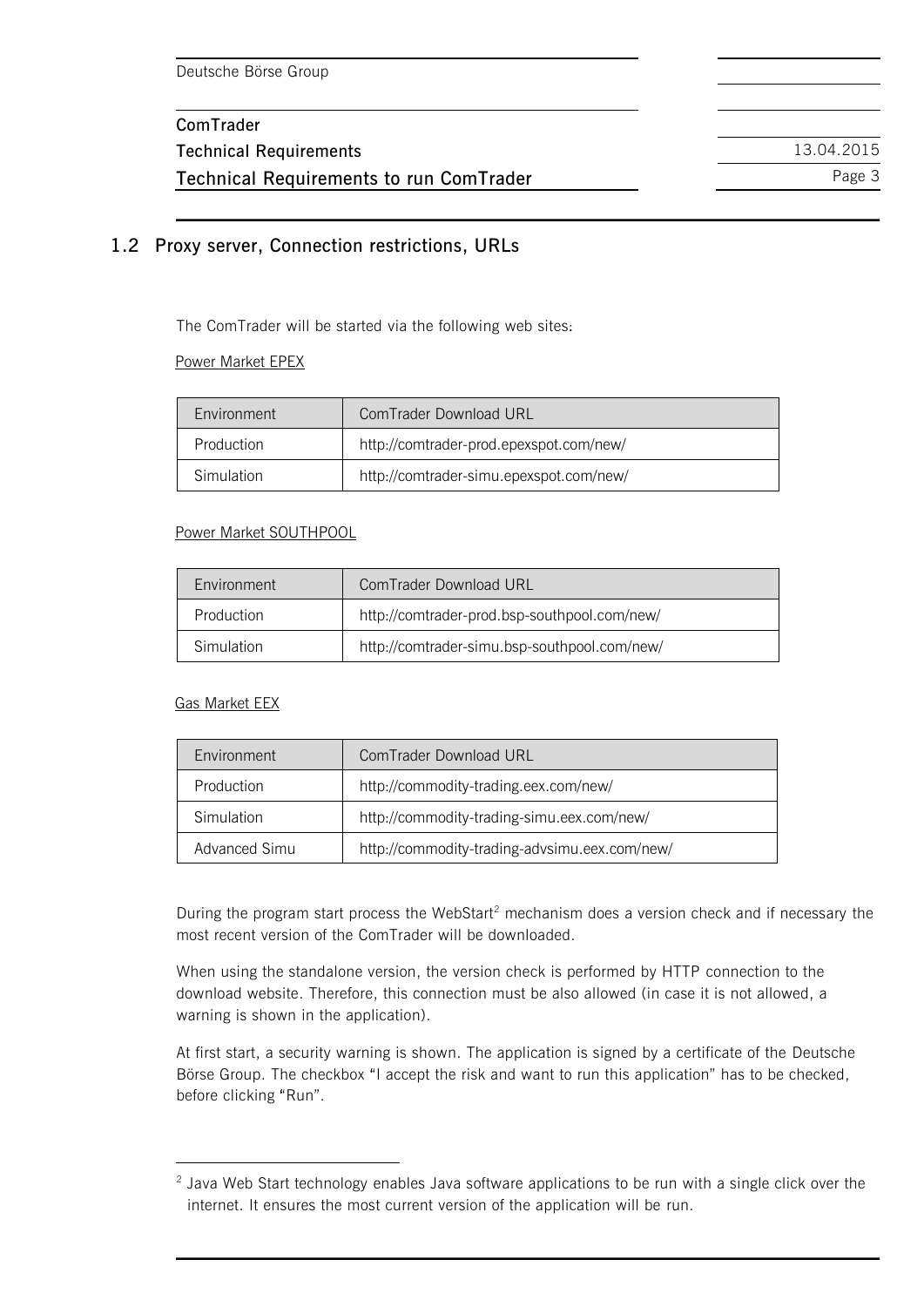**Technical Requirements** 13.04.2015

**Technical Requirements to run ComTrader** Page 4

| Do you want to run this application?                                                                                                                                                          |                  |            |                                                                                                    |
|-----------------------------------------------------------------------------------------------------------------------------------------------------------------------------------------------|------------------|------------|----------------------------------------------------------------------------------------------------|
|                                                                                                                                                                                               |                  | Name:      | com.deutscheboerse.comxerv.comtrader                                                               |
|                                                                                                                                                                                               |                  | Publisher: | Deutsche Boerse AG                                                                                 |
|                                                                                                                                                                                               |                  |            | <b>Locations:</b> http://eexint3.rit.deutsche-boerse.de:8888<br>Launched from downloaded JNLP file |
| This application will run with unrestricted access which may put your computer and personal information<br>at risk. Run this application only if you trust the locations and publisher above. |                  |            |                                                                                                    |
|                                                                                                                                                                                               | More Information |            | Cancel                                                                                             |

The size of this file may change in the future (e.g. by updates). Please make sure that the download of this file is not restricted by size limitations for zip or jar archives in your infrastructure. Furthermore please make sure that the jar archive is not changed by any virus scanner.

The ComTrader application connects via AMQP protocol to a RabbitMQ-Broker which provides access to the backend systems. If the access to the internet is restricted (e.g. by firewalls or specific proxy restrictions), the subsequent listed URLs must be unlocked.

The running ComTrader connects to the backend systems via the following Connection Details:

#### Power Market EPEX

| Environment | Data Center 1                                                                             | Data Center 2                                                                             |
|-------------|-------------------------------------------------------------------------------------------|-------------------------------------------------------------------------------------------|
| Production  | IP: 193.29.79.217<br>URL: epex1.connect.comxerv.com<br>Port: 50000<br>Protocol: AMQP      | IP: 193.29.79.249<br>URL: epex2.connect.comxerv.com<br>Port: 50000<br>Protocol: AMQP      |
| Simulation  | IP: 193.29.79.220<br>URL: epex-test1.connect.comxerv.com<br>Port: 50000<br>Protocol: AMQP | IP: 193.29.79.252<br>URL: epex-test2.connect.comxerv.com<br>Port: 50000<br>Protocol: AMQP |

#### Profile server:

| $\overline{\phantom{0}}$<br>:nvironment | Data Center |
|-----------------------------------------|-------------|
|-----------------------------------------|-------------|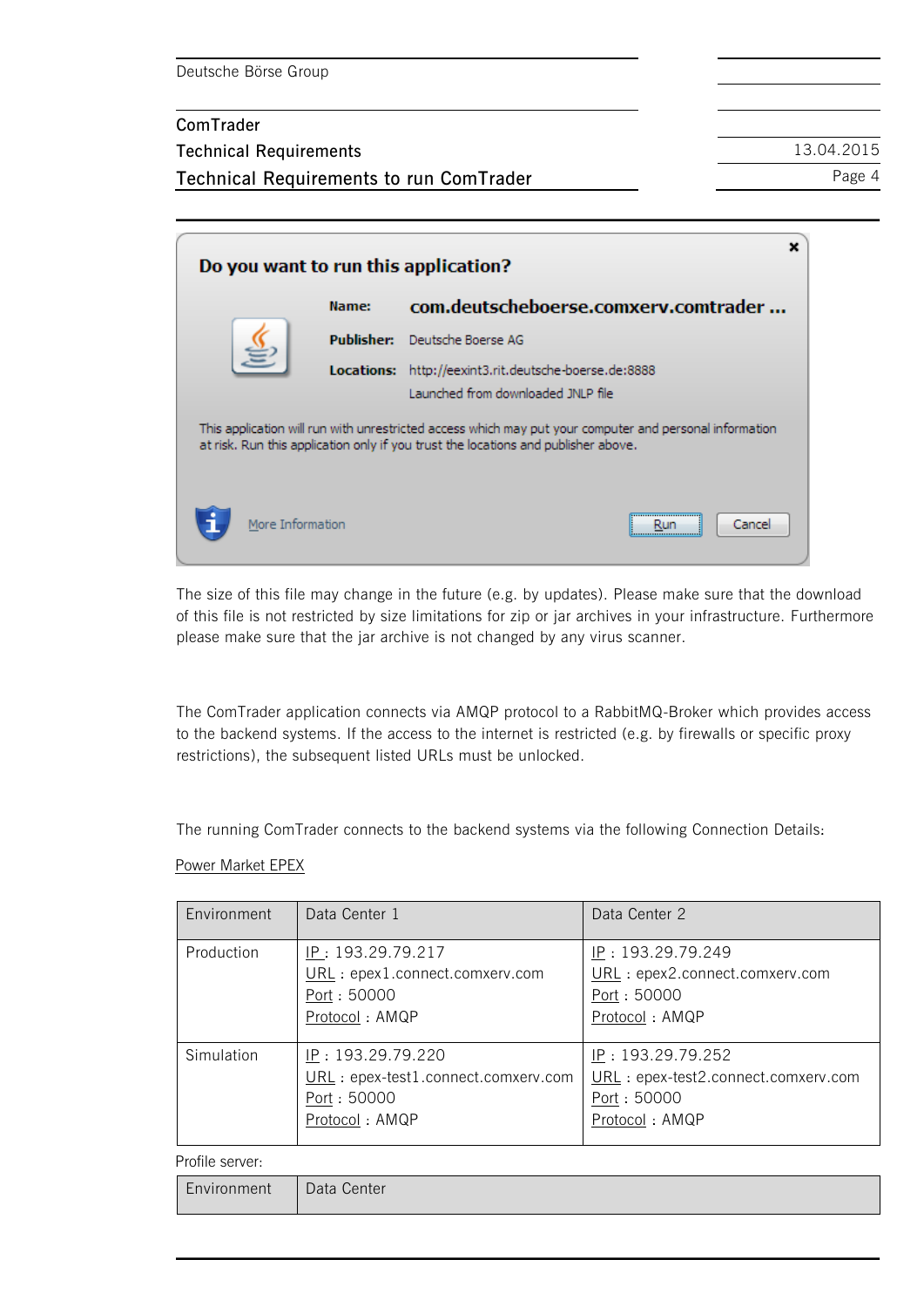# **ComTrader Technical Requirements** 13.04.2015 **Technical Requirements to run ComTrader** Page 5

Production <u>IP</u>: 193.29.79.180 URL : m7pro.deutsche-boerse.com Port : 443 Protocol : SOAP Simulation, <u>IP</u>: 193.29.79.181 URL : m7pro-simu.deutsche-boerse.com Port : 443 Protocol : SOAP

#### Power Market SOUTHPOOL

| Environment | Data Center 1                                                                     | Data Center 2                                                                     |
|-------------|-----------------------------------------------------------------------------------|-----------------------------------------------------------------------------------|
| Production  | IP: 193.29.79.215<br>URL: southpool1.connect.comxerv.com<br>Port : 50030          | IP: 193.29.79.247<br>URL: southpool2.connect.comxerv.com<br>Port : 50030          |
| Simulation  | IP: 193.29.79.216<br>URL : southpool-<br>test1.connect.comxerv.com<br>Port: 50030 | IP: 193.29.79.248<br>URL : southpool-<br>test2.connect.comxerv.com<br>Port: 50030 |

#### Gas Market EEX

| Environment            | Data Center 1                                                           | Data Center 2                                                           |
|------------------------|-------------------------------------------------------------------------|-------------------------------------------------------------------------|
| Production             | IP: 193.29.79.218<br>URL : eex1.connect.comxerv.com<br>Port: 50010      | IP: 193.29.79.250<br>URL : eex2.connect.comxerv.com<br>Port: 50010      |
| Advanced<br>Simulation | IP: 193.29.79.221<br>URL : eex-test1.connect.comxerv.com<br>Port: 50110 | IP: 193.29.79.253<br>URL : eex-test2.connect.comxerv.com<br>Port: 50110 |
| Simulation             | IP: 193.29.79.221<br>URL : eex-test1.connect.comxerv.com<br>Port: 50010 | IP: 193.29.79.253<br>URL : eex-test2.connect.comxerv.com<br>Port: 50010 |

These IPs, URLs and Ports may change in future releases of ComTrader. Changes might be considered in the infrastructure (e.g. firewalls).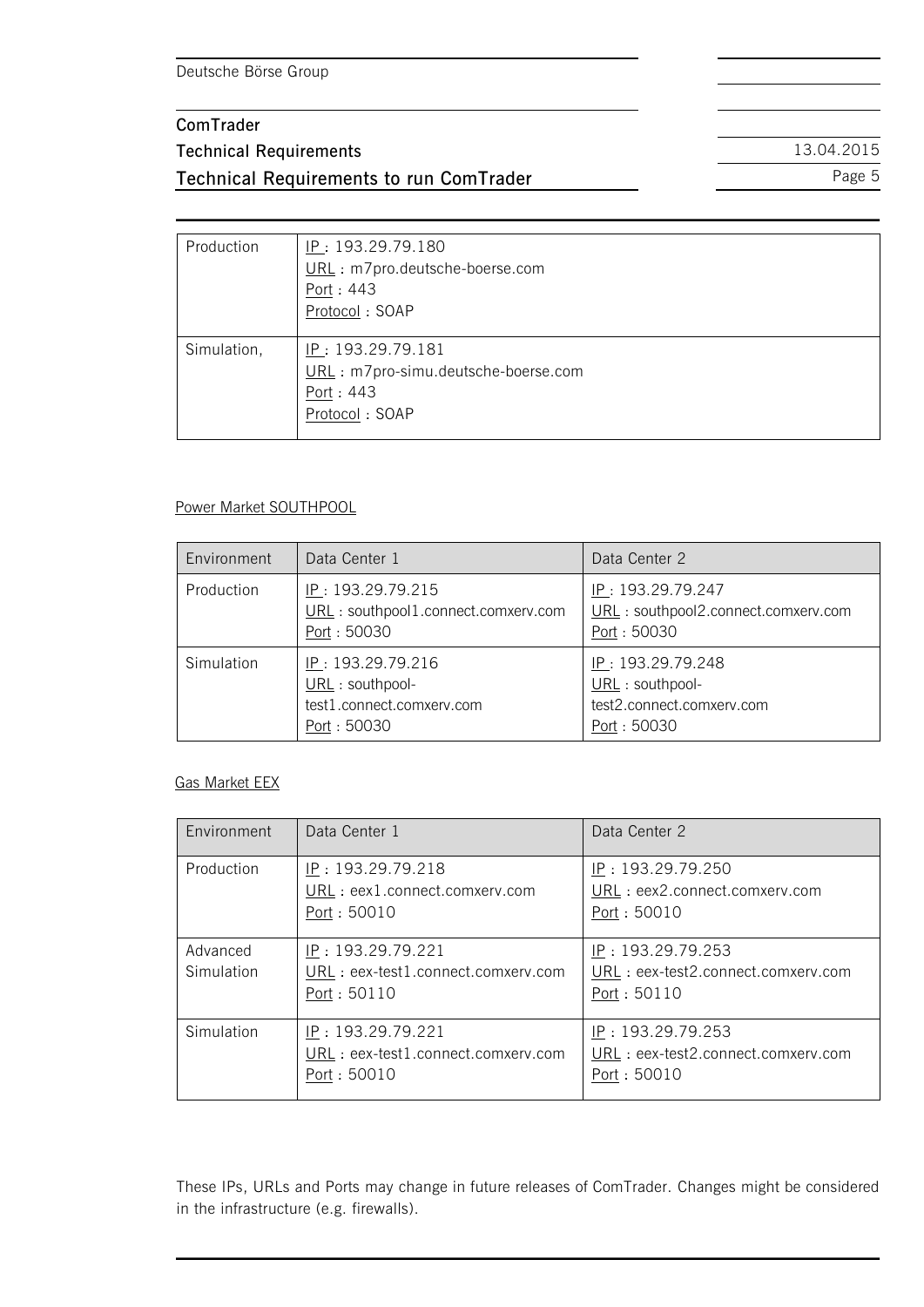| Deutsche Börse Group                           |            |
|------------------------------------------------|------------|
|                                                |            |
| ComTrader                                      |            |
| <b>Technical Requirements</b>                  | 13.04.2015 |
| <b>Technical Requirements to run ComTrader</b> | Page 6     |

Connection to the download website must also be allowed for the version check functionality.

If a proxy server is used, you need to configure your ComTrader 2 Client in the login window:

- Go to tab "Proxy Server"
- Fill the parameters depending of the kind of proxy you use (SOCKS or HTTP) according to your local settings

| Host                   | Port | Username | Password |
|------------------------|------|----------|----------|
| IP address or hostname | port | username | password |

Safeguards Proxy Server

- **Note** :
	- 1. Regardless the kind of proxy used (SOCKS or HTTP), it is needed to be allowed to connect to the correct server and port (refer to IP and Port below).
	- 2. If you are using HTTP proxy, HTTP CONNECT method must be enabled.
	- 3. After successful login proxy settings get locally saved on user computer and are pre-filled in future application executions
	- when selecting No proxy, all communication (AMQP, Profile Data and version check) will be performed directly, without proxy
	- when using SOCKS Proxy, all communication (AMQP, Profile Data and version check) will be performed via the SOCKS proxy, according to the user-specified proxy settings
	- when using HTTP Proxy, all communication (AMQP, Profile Data and version check) will be performed via the HTTP proxy, according to the user-specified proxy settings.

Note that AMQP traffic is tunneled via HTTP CONNECT request, which is often disabled by default. Proxy admins must enable HTTP CONNECT method.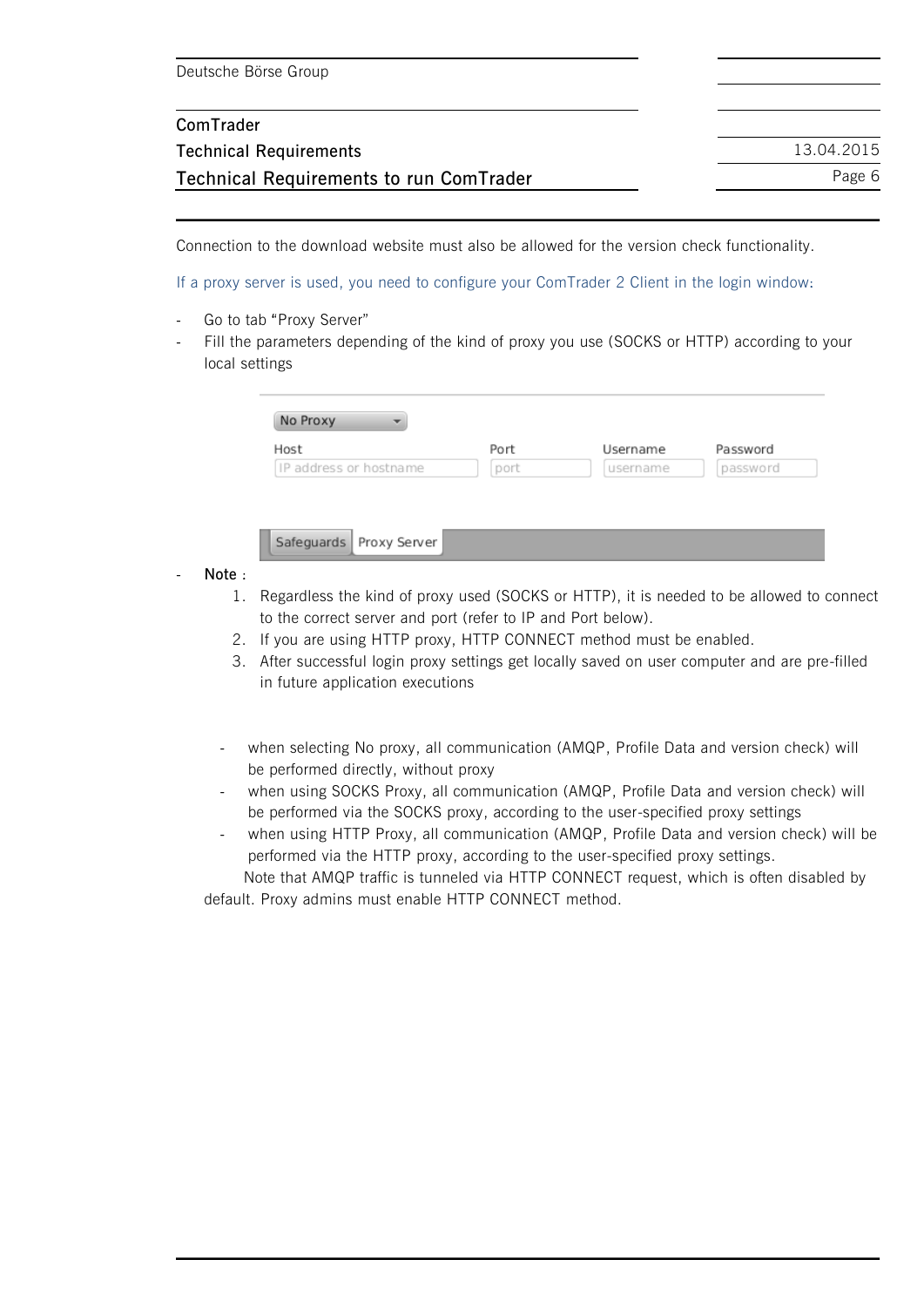If the access should be established via Leased Lines, the following IP addresses and ports must be used:

#### Power Market EPEX

| Leased Line<br>Host | Data Center 1                  | Data Center 2                    |
|---------------------|--------------------------------|----------------------------------|
| Production          | IP: 10.136.9.13<br>Port: 50000 | IP: 10.136.137.13<br>Port: 50000 |
| Simulation          | IP: 10.136.9.10<br>Port: 50000 | IP: 10.136.137.10<br>Port: 50000 |

#### Profile server:

| Environment | Data Center                                                           |
|-------------|-----------------------------------------------------------------------|
| Production  | IP: 193.29.79.180<br>URL: m7pro.deutsche-boerse.com<br>Port: 443      |
| Simulation, | IP: 193.29.79.181<br>URL: m7pro-simu.deutsche-boerse.com<br>Port: 443 |

#### Power Market SOUTHPOOL

| Environment | Data Center 1                  | Data Center 2                    |
|-------------|--------------------------------|----------------------------------|
| Production  | IP: 10.136.9.16<br>Port: 50030 | IP: 10.136.137.16<br>Port: 50030 |
| Simulation  | IP: 10.136.9.17<br>Port: 50030 | IP: 10.136.137.17<br>Port: 50030 |

#### Gas Market EEX

| Leased Line<br>Host | Data Center 1                  | Data Center 2                    |
|---------------------|--------------------------------|----------------------------------|
| Production          | IP: 10.136.9.13<br>Port: 50000 | IP: 10.136.137.13<br>Port: 50000 |
| Simulation          | IP: 10.136.9.10<br>Port: 50000 | IP: 10.136.137.10<br>Port: 50000 |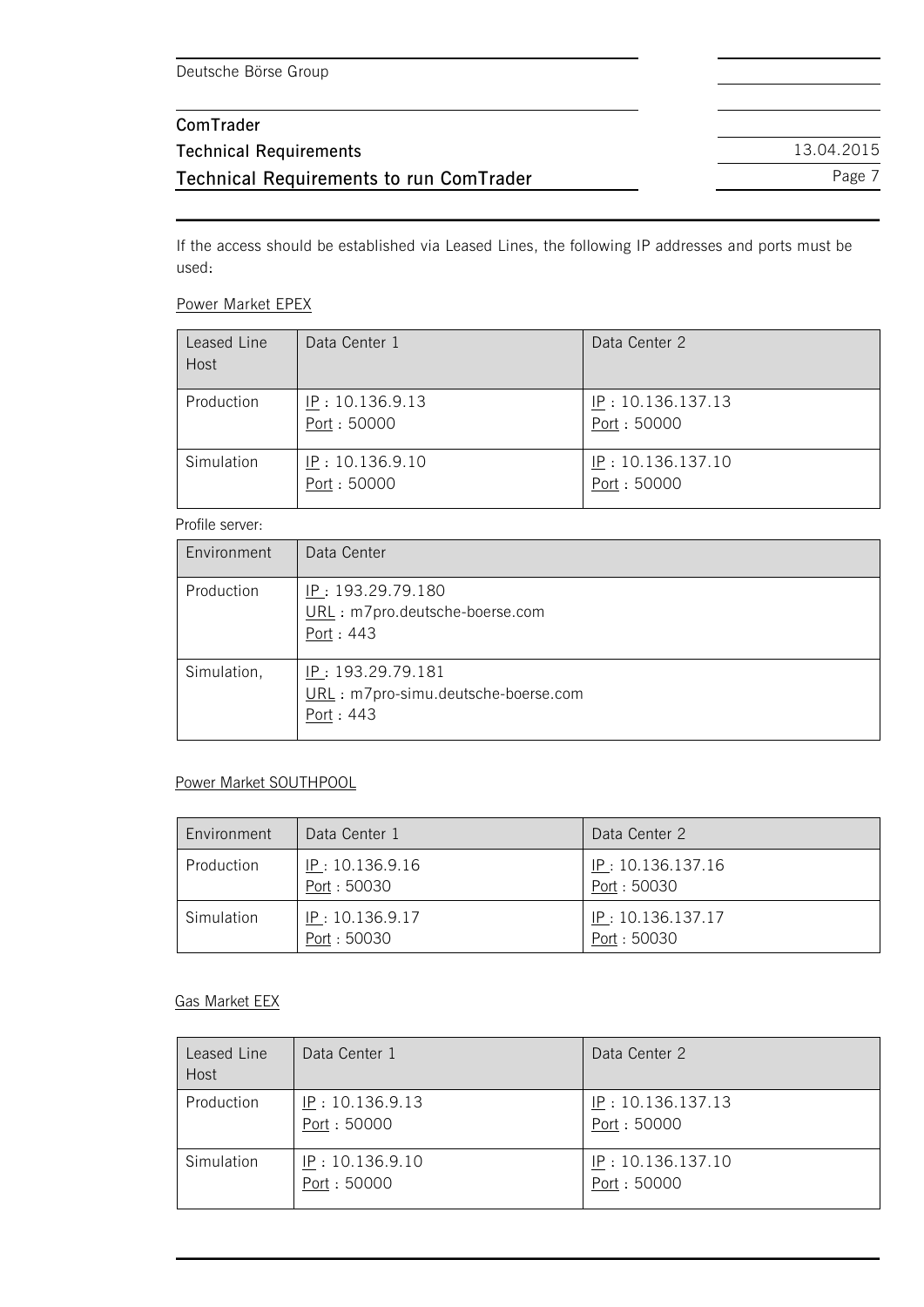**Technical Requirements** 13.04.2015 **Check infrastructure (using EPEX as example)** Page 8

# **2 Check infrastructure (using EPEX as example)**

#### **2.1 Test Java Plugin**

ı

Open the following URL with your internet browser:

For production: http://comtrader-prod.epexspot.com/new/

For simulation:<http://comtrader-simu.epexspot.com/new/>



Click the Start new ComTrader GUI button. If the browser wants to download, show or save a file named like "<FileName>.jnlp", the Java plugin is not configured correctly. Sometimes just the file association .jnlp file -> Java plugin is missing.

Actual manual for ComTrader application can be also downloaded from this website.<sup>3</sup>

<span id="page-9-0"></span>Actual version of this setup guide can be also downloaded here.

<sup>&</sup>lt;sup>3</sup> Or it can be opened from the ComTrader application.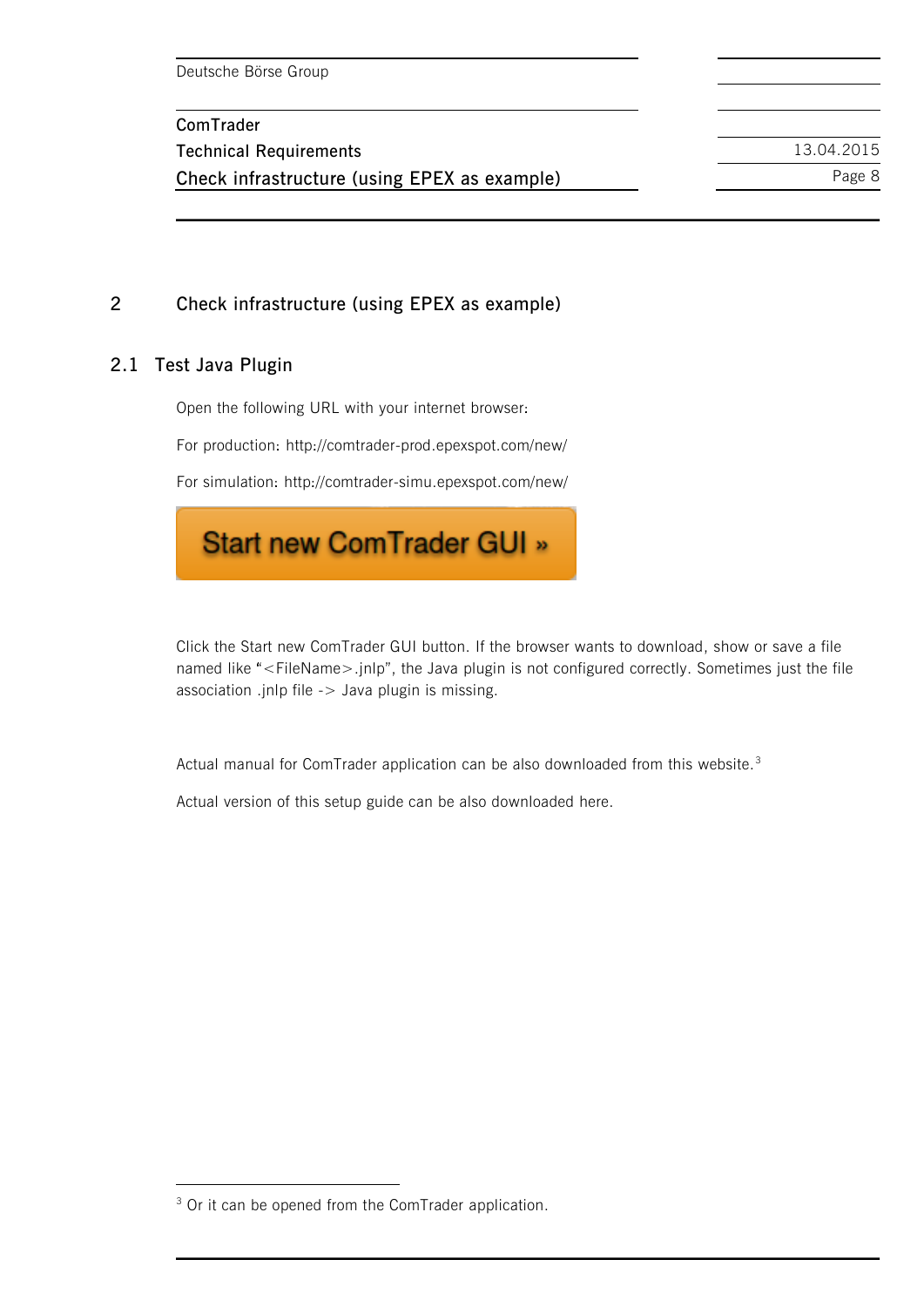| ComTrader                                    |            |
|----------------------------------------------|------------|
| <b>Technical Requirements</b>                | 13.04.2015 |
| Check infrastructure (using EPEX as example) | Page 9     |

#### **2.2 Java Plugin Settings**

Open the Control Panel via the Windows start menu:



Double click the icon "Java" to open the plugin settings. If the icon is missing, the plugin is not or not correctly installed.

The following window should open: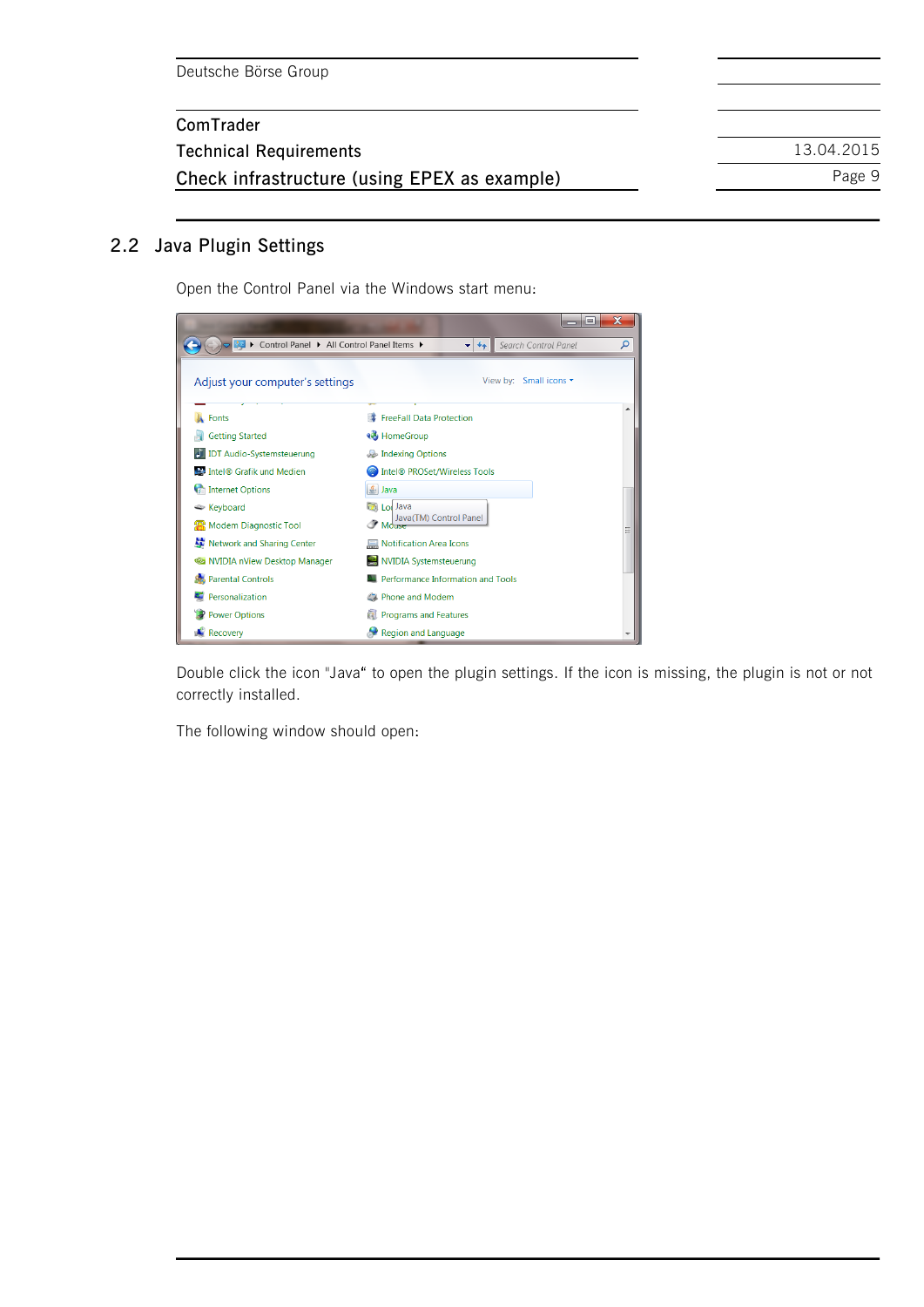| Deutsche Börse Group |
|----------------------|
|                      |

| ComTrader                                    |            |
|----------------------------------------------|------------|
| <b>Technical Requirements</b>                | 13.04.2015 |
| Check infrastructure (using EPEX as example) | Page 10    |

The Java plugin version can be verified with



a click on "About...":



The version should be 1.7.0\_65 or higher 1.7 version

Open the network settings with a click on "Network Settings…":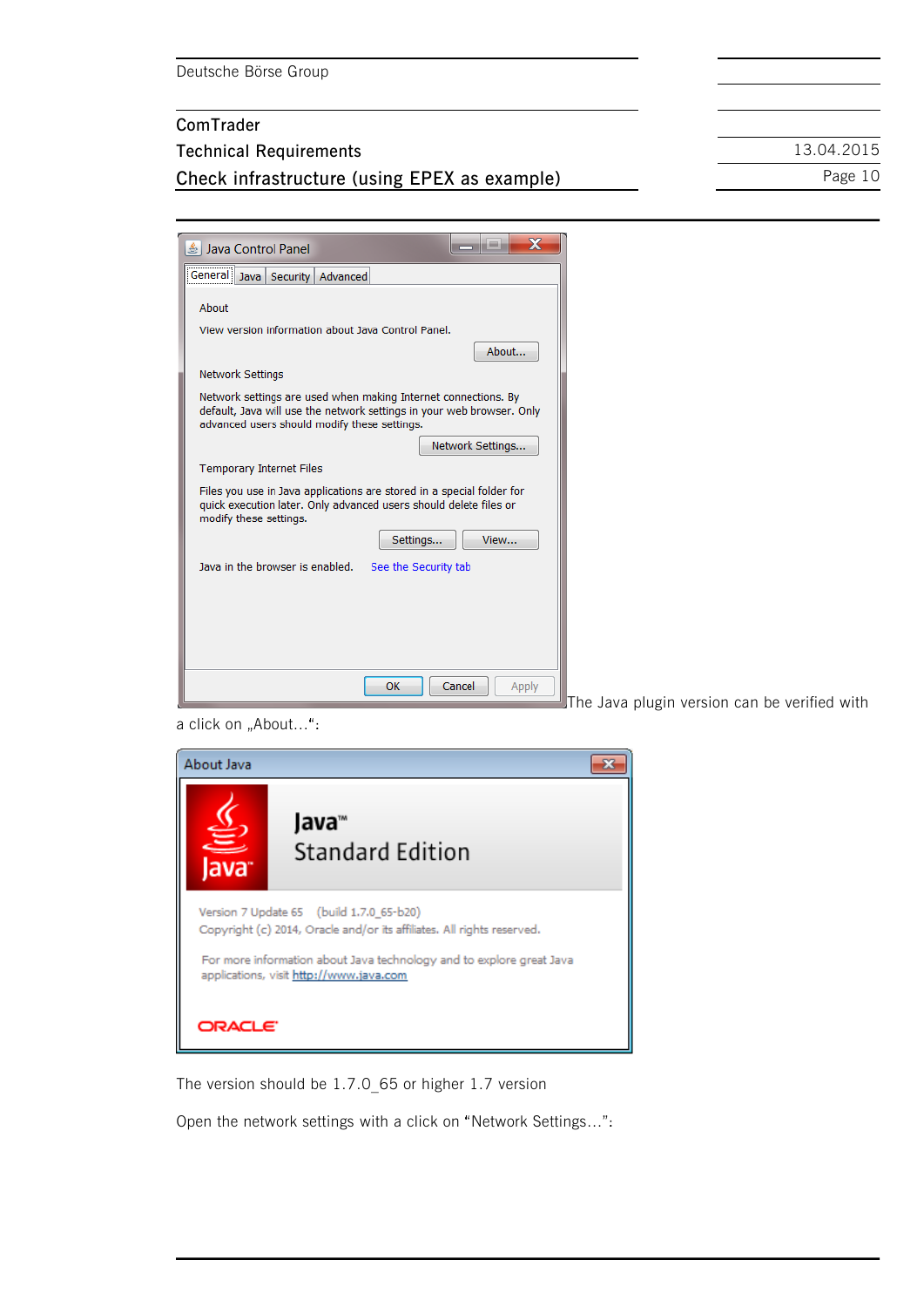ı

**Check infrastructure (using EPEX as example)** Page 11

**Technical Requirements** 13.04.2015

| <b>Network Settings</b>                             |  |  |
|-----------------------------------------------------|--|--|
| Override browser proxy settings.                    |  |  |
|                                                     |  |  |
| Use browser settings                                |  |  |
| O Use proxy server                                  |  |  |
| Address: yourproxy.com<br>8080<br>Advanced<br>Port: |  |  |
| V Bypass proxy server for local addresses           |  |  |
| Use automatic proxy configuration script            |  |  |
| Script location:                                    |  |  |
| Direct connection                                   |  |  |
| Cancel<br>ок                                        |  |  |

These settings are specific for your infrastructure. Please ask your system administrator for help. When no user access restriction is in place, you can adjust the settings in internet browser and use it here by checking the "Use browser settings option".<sup>4</sup>

Open the settings for temporary internet files with a click on "Settings…"

| <b>Temporary Files Settings</b>                           |
|-----------------------------------------------------------|
| Keep temporary files on my computer.                      |
| Location                                                  |
| Select the location where temporary files are kept:       |
| cal\AppData\LocalLow\Sun\Java\Deployment\cache<br>Change  |
| Disk Space                                                |
| Select the compression level for JAR files:<br>None       |
| Set the amount of disk space for storing temporary files: |
| $32768 -$<br><b>MB</b>                                    |
| Delete Files<br><b>Restore Defaults</b>                   |
| Cancel<br>OK                                              |

We suggest leaving the temporary files on the computer as otherwise the ComTrader application will be downloaded with every application start.

<sup>&</sup>lt;sup>4</sup> for Internet Explorer: Tools -> Internet Options => Connections => LAN Settings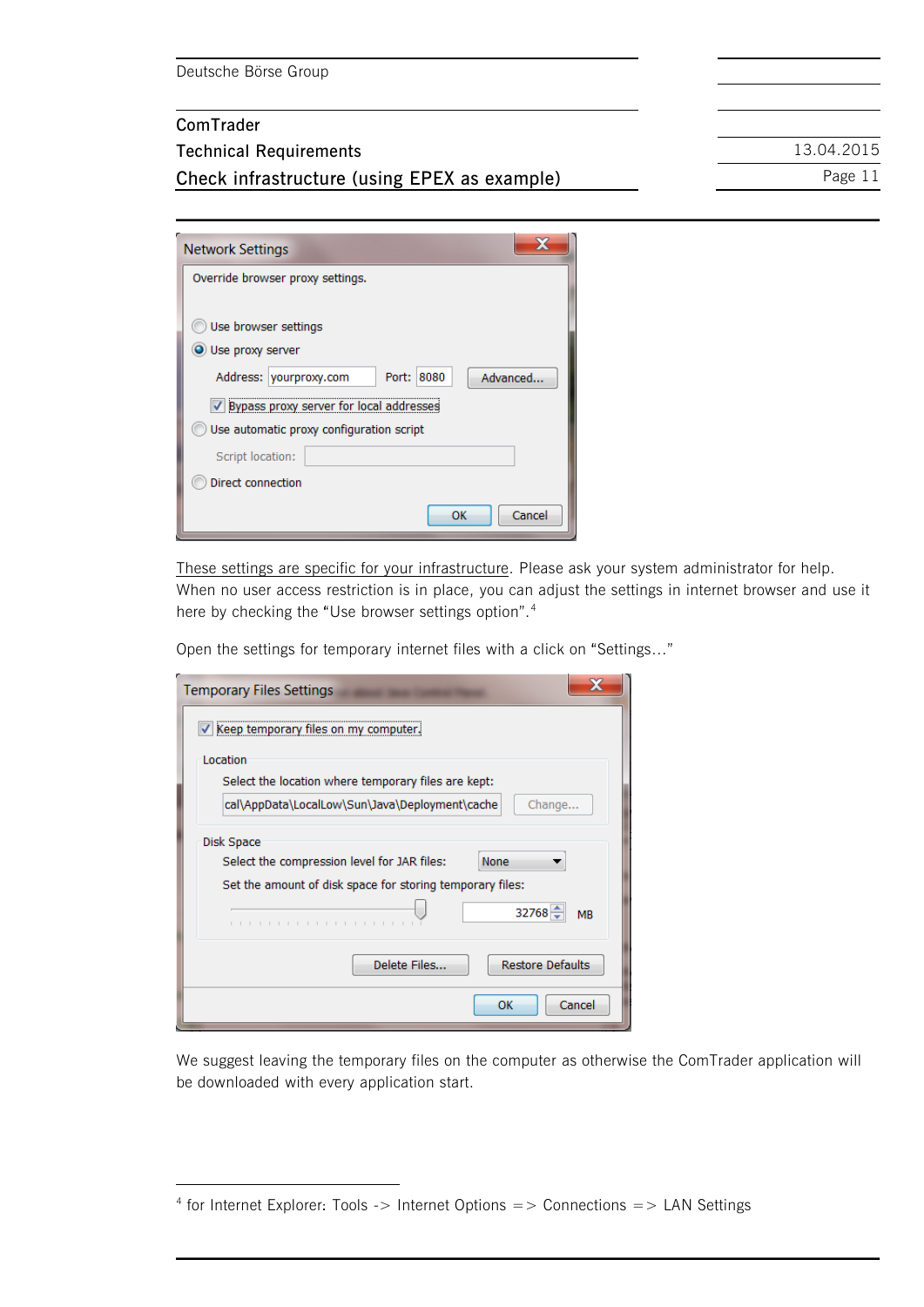| Deutsche Börse Group                         |            |
|----------------------------------------------|------------|
| ComTrader                                    |            |
| <b>Technical Requirements</b>                | 13.04.2015 |
| Check infrastructure (using EPEX as example) | Page 12    |

The end-user of ComTrader must have read and write access to the temporary files location. If you encounter problems with the download, please try to clear the cache (Button "Delete Files…") and download the application again.

Change the tab to "Advanced". The following settings are recommended:

| <b>Java Control Panel</b>                                                                                                 |  |  |
|---------------------------------------------------------------------------------------------------------------------------|--|--|
| General   Java   Security   Advanced                                                                                      |  |  |
| <b>JNLP File/MIME Association</b>                                                                                         |  |  |
| Always allow                                                                                                              |  |  |
| O Prompt user                                                                                                             |  |  |
| Never allow                                                                                                               |  |  |
| <b>Application Installation</b>                                                                                           |  |  |
| <b>O</b> Install if hinted                                                                                                |  |  |
| Install if shortcut created                                                                                               |  |  |
| Install if hinted and shortcut                                                                                            |  |  |
| Never install                                                                                                             |  |  |
| <b>Secure Execution Environment</b>                                                                                       |  |  |
| √ Allow user to grant permissions to signed content                                                                       |  |  |
| V Show sandbox warning banner                                                                                             |  |  |
| V Allow user to accept JNLP security requests                                                                             |  |  |
| √ Don't prompt for client certificate selection when no certificate<br>V Warn if site certificate does not match hostname |  |  |
| Show site certificate from server even if it is valid                                                                     |  |  |
| Mixed code (sandboxed vs. trusted) security verification                                                                  |  |  |
| O Enable - show warning if needed                                                                                         |  |  |
| ш                                                                                                                         |  |  |
|                                                                                                                           |  |  |
| Cancel<br>OK<br>Apply                                                                                                     |  |  |

| java - Control Panel                                                                                                                                                                                                                                                                                                                                                                                                                                                                                                                                                                                                                                                                                                                                                                                                                                                                                                                                                                        |  |  |  |
|---------------------------------------------------------------------------------------------------------------------------------------------------------------------------------------------------------------------------------------------------------------------------------------------------------------------------------------------------------------------------------------------------------------------------------------------------------------------------------------------------------------------------------------------------------------------------------------------------------------------------------------------------------------------------------------------------------------------------------------------------------------------------------------------------------------------------------------------------------------------------------------------------------------------------------------------------------------------------------------------|--|--|--|
| - Control Panel -                                                                                                                                                                                                                                                                                                                                                                                                                                                                                                                                                                                                                                                                                                                                                                                                                                                                                                                                                                           |  |  |  |
| Java<br>$ \Box$ $\times$<br><b>4</b> Java Control Panel<br>Search Windows   General   Update   Java   Security   Advanced  <br>$\overline{\bigcirc}$ Never allow<br>Fi-JRE Auto-Download<br>白 Security<br><b>A</b> -General<br>Mallow user to grant permissions to signed content<br>$\Box$ $\Box$ Allow user to grant permissions to content from an untrusted author<br><b>I</b> . V Use certificates and keys in browser keystore<br>Don't prompt for client certificate selection when no certificates or o<br>i √ Warn if site certificate does not match hostname<br>$\Box$ Show site certificate from server even if it is valid<br>Show sandbox warning banner<br>$\Box$ $\Box$ Allow user to accept JNLP security requests<br>$\Box$ Check certificates for revocation using Certificate Revocation Lists (<br>□ Enable online certificate validation<br>I V Enable list of trusted publishers<br>Frable blacklist revocation check<br>Finable caching password for authentication |  |  |  |
| Use SSL 2.0 compatible ClientHello format<br>$\blacksquare$ Use SSL 3.0<br>$\overline{\nabla}$ Use TLS 1.0<br>F-Mixed code (sandboxed vs. trusted) security verification<br>Fi-Miscellaneous                                                                                                                                                                                                                                                                                                                                                                                                                                                                                                                                                                                                                                                                                                                                                                                                |  |  |  |
|                                                                                                                                                                                                                                                                                                                                                                                                                                                                                                                                                                                                                                                                                                                                                                                                                                                                                                                                                                                             |  |  |  |
| <b>OK</b><br>Cancel<br>Apply                                                                                                                                                                                                                                                                                                                                                                                                                                                                                                                                                                                                                                                                                                                                                                                                                                                                                                                                                                |  |  |  |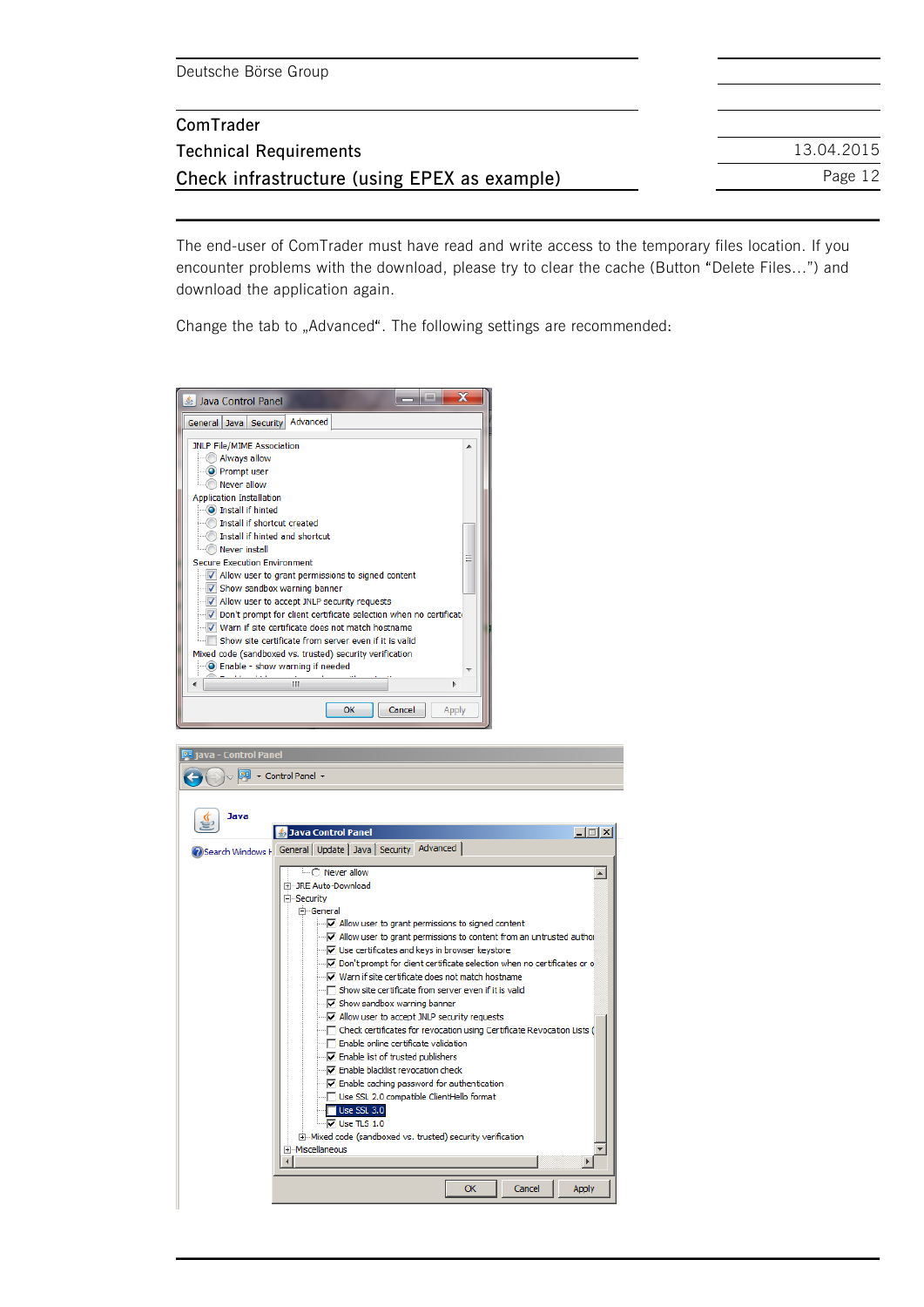| Deutsche Börse Group          |            |
|-------------------------------|------------|
| ComTrader                     |            |
| <b>Technical Requirements</b> | 13.04.2015 |
| Troubleshooting               | Page 13    |
|                               |            |

TLS 1.0 and higher must be used for Advanced security settings. SSL 3.0 (and older) is not longer supported as it is vulnerable to "poodle attacks" and must be unchecked.

## <span id="page-14-0"></span>**2.3 Using the standalone version**

In case there are troubles running WebStart version of the ComTrader, standalone versions for windows operation systems –both 32bit and 64bit versions - are also provided. User can download these versions and run without installing.

| In case you have trouble using the webstart ComTrader version, you can use standalone package |                                                           |  |
|-----------------------------------------------------------------------------------------------|-----------------------------------------------------------|--|
| Download ComTrader (32 bit Windows OS) »                                                      | Download ComTrader (64 bit Windo Standalone packages have |  |
|                                                                                               |                                                           |  |

The standalone package consist of two folders and one or more exe files. The content of any files must not be changed.

For 32 bit version, one exe file (ComTrader.exe) is provided. Application is limited to use 1GB of RAM.

For 64 bit version, 3 exe files are provided with

1 GB RAM version (ComTrader-1G.exe),

2 GB RAM version (ComTrader-2G.exe). To use this version, user must have at least 4 GB RAM,

And 4 GB RAM version (ComTrader-4G.exe) .To use this version, user must have at least 6 GB RAM.

The standalone package has proper Java version bundled and does not use the WebStart technology. Therefore it is independent on Java version installed in the users computer.

#### **3 Troubleshooting**

| Symptom            | Possible      | Measure                                                            |
|--------------------|---------------|--------------------------------------------------------------------|
|                    | causes        |                                                                    |
| ComTrader do not   | Miscellaneous | Start ComTrader via the URLs described in chapter<br>$\bullet$     |
| start over desktop |               | 1.2                                                                |
| link               |               | Or download and start standalone version (see 2.3)<br>$\bullet$    |
| Java Plugin do not | Java Plugin   | Verify Java Plugin version and installation according<br>$\bullet$ |
| start, instead an  | not correctly |                                                                    |